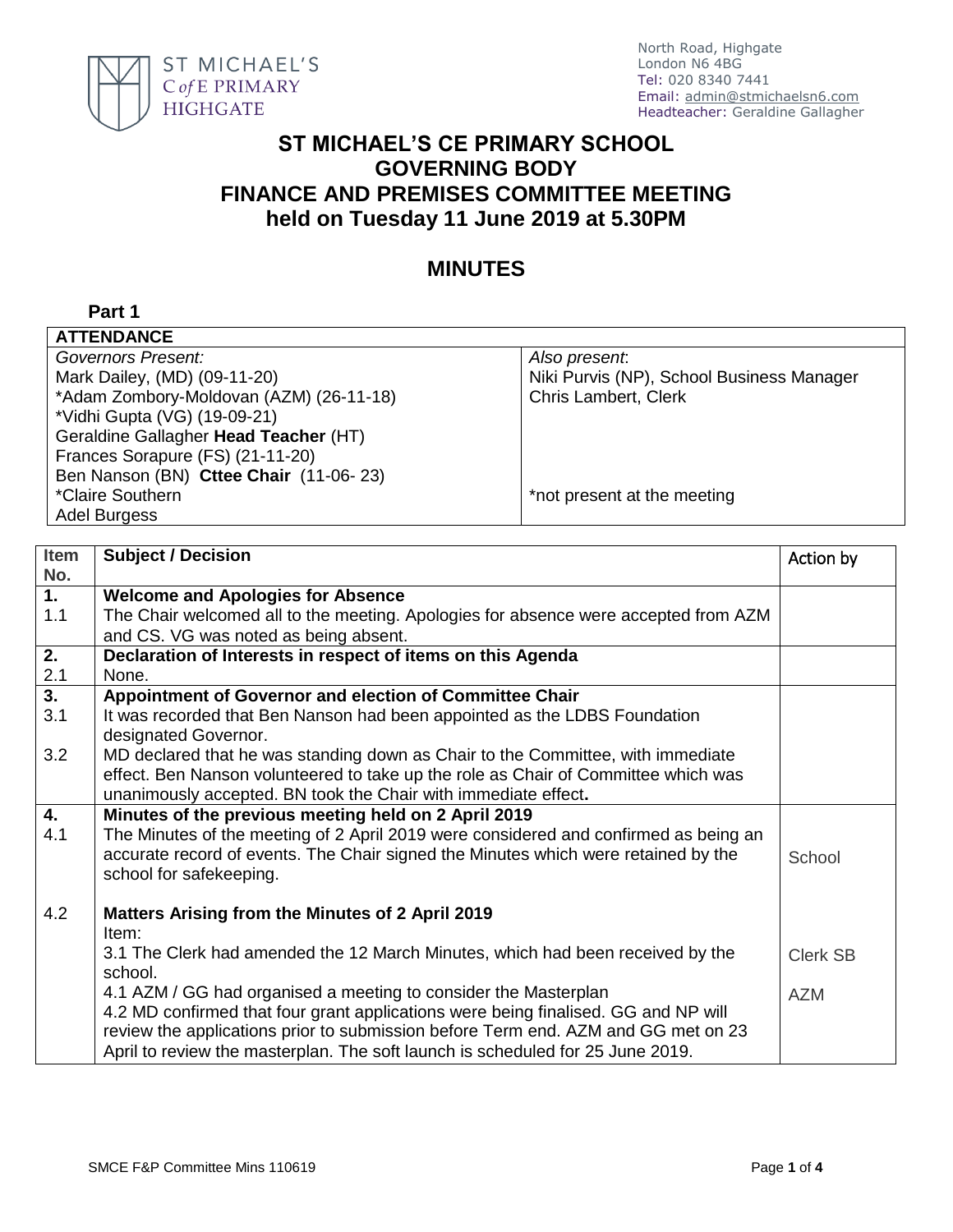

ST MICHAEL'S<br>CofE PRIMARY<br>HIGHGATE

North Road, Highgate London N6 4BG Tel: 020 8340 7441 Email: [admin@stmichaelsn6.com](mailto:admin@stmichaelsn6.com) Headteacher: Geraldine Gallagher

| $\overline{5}$ .<br>5.1 | <b>Statutory maintenance review</b><br>NP circulated the maintenance review schedule which is a live document, updated by<br>the Site Manager and NP as works are completed. It was noted that review of services<br>as described in the H&S Policy had been completed and there were no concerns raised.<br>The Fire Risk Assessment would be undertaken in June.<br>The Lightening conductors had been replaced<br>The fixed wire testing will be completed over the summer<br>The Governors noted the review schedule and thanked NP for her management of<br>facilities and services.                                                                                                                                                                                                                                                                                                                                                                                                                                                                                                                                                                                  |                 |
|-------------------------|----------------------------------------------------------------------------------------------------------------------------------------------------------------------------------------------------------------------------------------------------------------------------------------------------------------------------------------------------------------------------------------------------------------------------------------------------------------------------------------------------------------------------------------------------------------------------------------------------------------------------------------------------------------------------------------------------------------------------------------------------------------------------------------------------------------------------------------------------------------------------------------------------------------------------------------------------------------------------------------------------------------------------------------------------------------------------------------------------------------------------------------------------------------------------|-----------------|
| 6.<br>6.1<br>5.2<br>5.3 | <b>Asset Register</b><br>NP tabled a short report informing Governors of the process of asset management and<br>the current status. An exercise was completed to update the asset register to<br>include all assets and collate different historic inventories and registers that<br>had previously been complied. In addition an audit has now been<br>undertaken to validate the accuracy of the data on the register<br>Action: The Asset Register would be updated to provide a total asset value<br>The Committee discussed the case for disposing of the Kiln which was surplus to<br>requirements. It was noted that as it was not used and had a c£250 value the school<br>should seek to secure a sale. MD would talk to a contact who might be interested in<br>purchase.<br>The Asset Policy was reviewed and approved. The purchasing powers and financial<br>limits were noted as being part of the Finance Policy and not for inclusion in the Asset<br>Policy.<br>The next review would be in June 2021.                                                                                                                                                    | <b>NP</b>       |
| 7.<br>7.1<br>7.2        | <b>Premises Update and Summer works</b><br>NP reported on the recent site activity completed over the Easter and May half term<br>breaks; the Report had been circulated in advance of the meeting:<br>New oven installed in the kitchen as part of a rolling refurbishment programme<br>new barrier installed in the car park – part of child safety and safeguarding<br>agenda<br>office re-fit completed; Inventry on line visitor and staff sign in system installed.<br>Furniture replaced and the office upgraded. The funding of the Inventory system<br>by Governors was noted.<br>Internal lighting in the Junior block upgraded with LED; started in May half term,<br>$\bullet$<br>funded by LDBS<br>LDBS has provided £82,000 to support the painting of the external premises<br>$\bullet$<br>including Juniors, Pavilion and other parts of the site<br>The SMSA had raised £15k towards the purchase of playground equipment<br>$\bullet$<br>which was noted.<br>A programme of interior decoration was being planned; several quotes sought.<br>$\bullet$<br>Action: GG will report on these school improvements in the next edition of the<br>Newsletter. | <b>NP</b><br>GG |
| 7.3                     | It was noted that the LDBS owned the buildings so any decisions on external<br>maintenance were at their discretion. NP confirmed that the aim was to complete the<br>summer works programme in early August to enable the site to be available for summer                                                                                                                                                                                                                                                                                                                                                                                                                                                                                                                                                                                                                                                                                                                                                                                                                                                                                                                 |                 |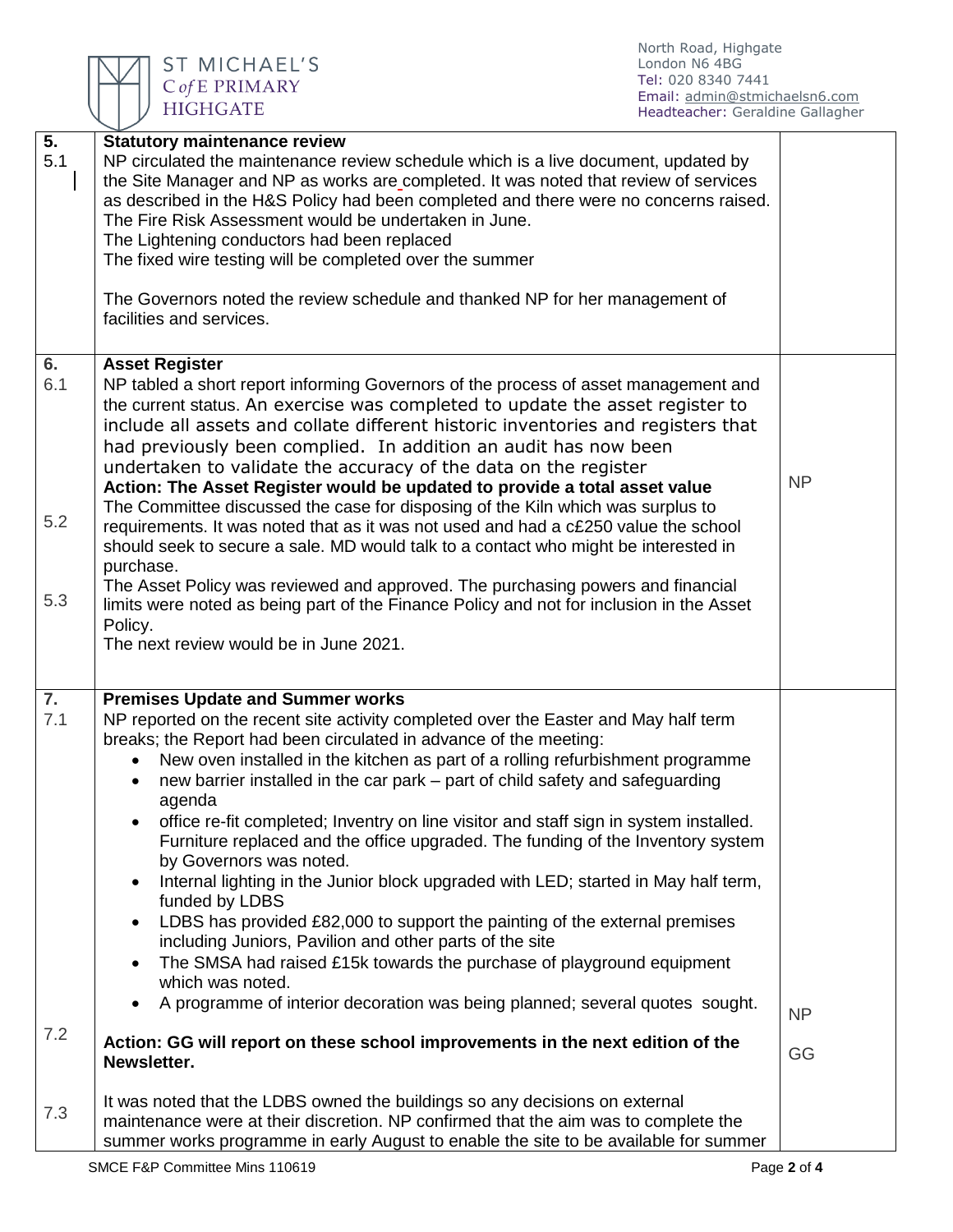

| 7.4       | camps and other extended school activity for at least part of the summer holiday.<br>Action: the Server will have to be replaced in the Summer - funded by the<br>Governors.                                                                                                                                                                                                                                                                                                                                                                                                                                                                                                                                                                                                                                                                                                                                                                                                                                                                                                                                                                                 | <b>NP</b>          |
|-----------|--------------------------------------------------------------------------------------------------------------------------------------------------------------------------------------------------------------------------------------------------------------------------------------------------------------------------------------------------------------------------------------------------------------------------------------------------------------------------------------------------------------------------------------------------------------------------------------------------------------------------------------------------------------------------------------------------------------------------------------------------------------------------------------------------------------------------------------------------------------------------------------------------------------------------------------------------------------------------------------------------------------------------------------------------------------------------------------------------------------------------------------------------------------|--------------------|
|           |                                                                                                                                                                                                                                                                                                                                                                                                                                                                                                                                                                                                                                                                                                                                                                                                                                                                                                                                                                                                                                                                                                                                                              |                    |
| 8.<br>8.1 | <b>Fundraising and communications</b><br>MD updated the Committee on progress to date:<br>Two meetings already held to develop the fundraising strategy; the buildings<br>arelisted so that created an obstacle in submitting grant applications. Next<br>meeting 12 June 2019<br>The event had been retitled to "investing in a richer learning environment"<br>$\bullet$<br>Use of Governor Fund to pay for the reorganisation of the classrooms<br>The upgrade to the Library was the priority and the focus for the fundraising<br>$\bullet$<br>campaign<br>Soft launch scheduled for 25 June at which drawings and costings of proposed<br>projects will be required.<br>The September launch will focus on the efforts made to date to secure funding;<br>$\bullet$<br>the priority project – the Library - and describe how the school is pulling on all<br>resources to fund these exciting projects. Donations will be sought from parents<br>and these will flow into the Governor fund. The launch - which will be open to<br>the school parents and immediate community - will include detailed project plans<br>for inspection and information. | <b>NP</b>          |
| 9<br>9.1  | Any other business<br>GG asked for a volunteer Governor to become the H&S Link Governor, replacing AZM,<br>who had resigned. BN accepted the role and will seek to undertake appropriate training                                                                                                                                                                                                                                                                                                                                                                                                                                                                                                                                                                                                                                                                                                                                                                                                                                                                                                                                                            | <b>BN</b>          |
| 9.2       | prior to a site visit and walkabout in September<br>FS reported on the progress of the History Mural which, on completion will be secured<br>to an external wall. The aim was to have a launch of the Mural in September., with<br>thanks. This project would become a teaching resource and art piece and fits well into<br>the aims of the new Ofsted curriculum and knowledge based framework. It was<br>suggested that some well know local actors be invited to launch the Mural.<br>GG reported on recent discussion with the Burser and Estates Manager of Highgate                                                                                                                                                                                                                                                                                                                                                                                                                                                                                                                                                                                   | FS/GG<br><b>NP</b> |
| 9.3       | School on issues of drainage and replacement gates. Some progress was reported and<br>NP would follow up with the aim of getting the works scheduled for Summer 2020. The<br>license with Highgate School provides for Highgate to make a contribution of £30,000<br>towards drainage works with the proviso that works must be completed within 4 years of                                                                                                                                                                                                                                                                                                                                                                                                                                                                                                                                                                                                                                                                                                                                                                                                  |                    |
| 9.4       | the date of the license agreement.<br>It was noted that recent school trips to Flatford Mill and PGL camp had both been run<br>successfully on a breakeven basis                                                                                                                                                                                                                                                                                                                                                                                                                                                                                                                                                                                                                                                                                                                                                                                                                                                                                                                                                                                             |                    |
| 10        | Date of next meeting<br>Early October 2019; date to be confirmed when GG issues the schedule of meeting<br>dates for 2019 /20                                                                                                                                                                                                                                                                                                                                                                                                                                                                                                                                                                                                                                                                                                                                                                                                                                                                                                                                                                                                                                |                    |

There were no part 2 Confidential Items

The meeting ended at 6.40 pm